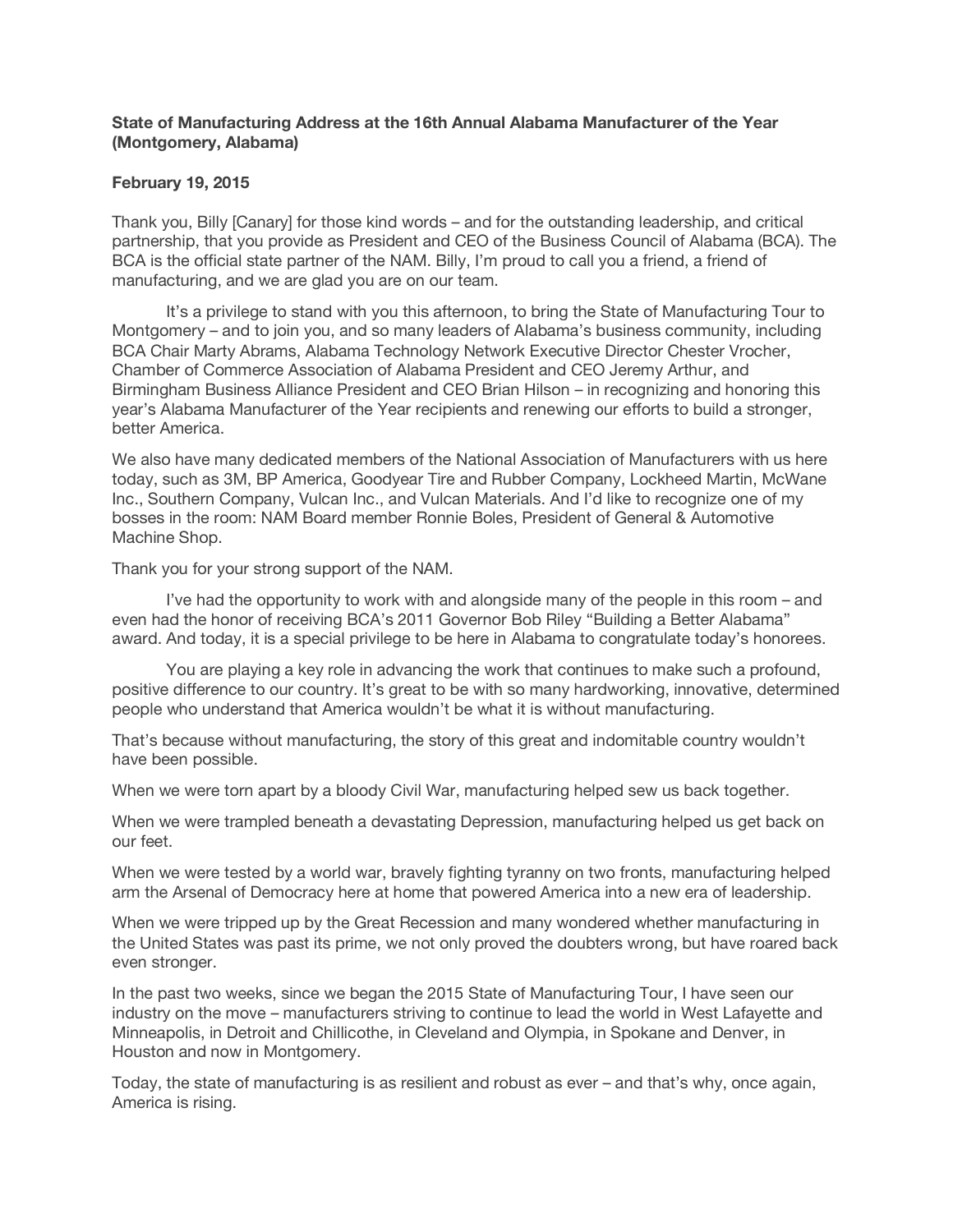I'm so proud to go to work every day leading the National Association of Manufacturers – the unified voice that advocates for the promise of manufacturing in America – because I'm proud to be associated with innovators and problem-solvers. That's what we do.

When manufacturers see a problem, they fix it. If they can't find a solution, they create it. That's who we are. And, by the way, isn't that the American story, too?

Manufacturing in the United States has succeeded because our industry and our solutions are grounded on four fundamental values – values that also happen to be the foundational and unifying principles of the exceptional country we love.

The first of these is free enterprise: market forces that drive innovation and growth better than any other system ever conceived.

The second is competitiveness: our ability to invest and expand markets and succeed in the global economy.

The third is individual liberty: the creativity and entrepreneurship unleashed by protecting, defending and advancing the basic freedoms enshrined in our federal Constitution and Bill of Rights.

And the fourth is equal opportunity: our shared belief that every one of us, if given the chance, has the potential to prove we can contribute to the success of our companies, our communities, and our country.

These values have endured – overcoming great struggles here and across the nation, even at this hour– to move us in the direction of more freedom, more opportunity, and more dignity for all. These values have given America the minds and the hearts to achieve what was once unimaginable: groundbreaking innovations and entire industries that have raised the standard of living not just here in the United States but across the word and have empowered us to export the bright light of freedom to the darkest corners of the globe for generations.

These values unite all of us, even at a time when our country seems more divided than ever. And they can help move manufacturing and our country to new heights.

Manufacturers in the United States hold fast to these principles because we're Americans with a deep sense of responsibility. We lead by example.

Don't get me wrong – this sense of duty we feel isn't grounded in patriotism alone. It's also about pragmatism. This is very much about economics.

Look at manufacturing's direct impact on the economy. We are creating more jobs, making more products, and making them better than ever before. Every year, manufacturing contributes more than \$2 trillion to the American economy – one of every eight dollars in that economy.

The 257,000 Alabamans who are forging metals, building cars, ships, industrial and transportation machinery, assembling airplanes, and producing chemicals, paper and petroleum Americans use every day – you are responsible for nearly a fifth of this state's total output.

Yet we can't underestimate manufacturing's indirect influence, too: Manufacturing has the biggest multiplier effect of any industry. Every manufacturing dollar in America adds one dollar and thirtyseven cents to the economy – nothing else comes close. What a great return on investment that is.

Manufacturing improves people's lives not just through the products we make, but through the economy we strengthen. You simply can't have a strong service sector, financial sector or education system without thriving manufacturing.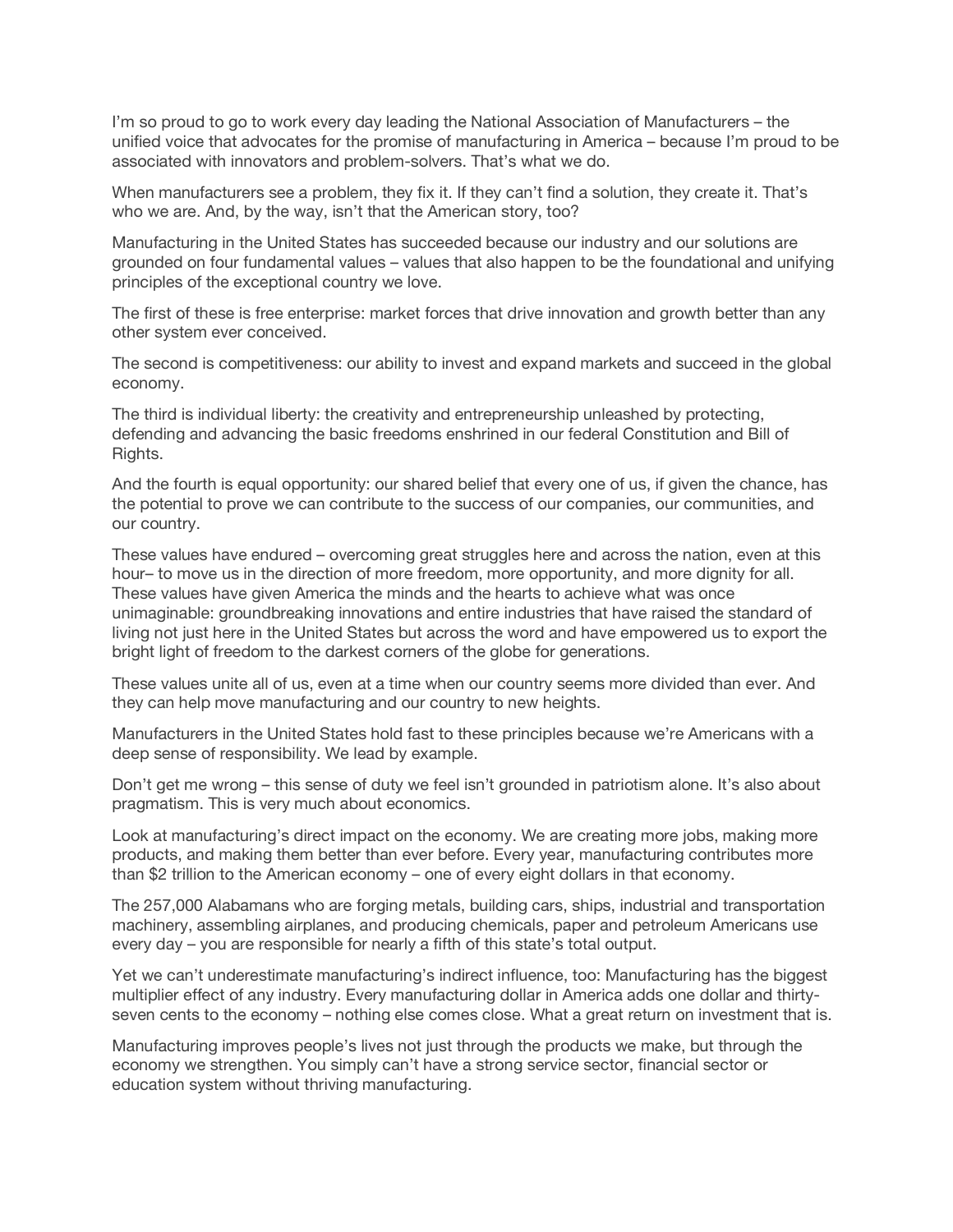So you can see why manufacturing has a disproportionate responsibility to keep our economy humming.

But there's another side to this coin – and that's what I want us all to think about and speak up about and advocate for. All of this good news also means that manufacturing faces a disproportionate share of the burden of government regulations. That doesn't just matter to CEOs and workers – it matters to every single American consumer, family, and job-seeker.

We all suffer when our policies don't match our principles – chief among these being the four I mentioned: free enterprise, competitiveness, individual liberty, and equal opportunity.

There are still speedbumps slowing us down – so let's get rid of them, starting with achieving a sane regulatory environment.

Nothing is more important than the health and safety of our workers and consumers. No question about it. But to the extent that we need regulations, they need to be fair and transparent—not controlled by special interest groups. Today's system is unnecessarily complex and inefficient. It costs small manufacturers nearly \$35,000 per employee per year. And as you know, every dollar that goes to compliance is one that doesn't go into a worker's paycheck—and comes out of a consumer's pocket.

So we have to streamline and simplify the system. We have to increase accountability. And we must insist on better analysis of the benefits and costs when they're necessary. Because every regulation, well-meaning or not, increases the cost of doing business.

For starters, just look at the Administration's regulatory agenda. Its regulation of greenhouse gases would limit fuel choice, increase energy prices and make power less reliable. Its proposed ozone standard could shut down facilities and force manufacturers to scrap expansion plans – all of which harm growth. And the Environmental Protection Agency itself said that its regulation alone could be the most expensive regulation in history.

Its approach to regulating greenhouse gases from the power sector will only increase energy costs for American businesses and households. What's worse, it might not even improve environmental quality.

The carbon emissions from manufacturing and other industrials are down 13 percent in the last decade. These reductions have been driven by technological breakthroughs, increased energy efficiency, and a commitment to sustainability principles. We are building more efficient power plants, factories, cars, and appliances – all of which are leading to lower emissions.

But if we're going to continue leading the world in developing the next generation of energy technologies, we can't have policies that arbitrarily increase costs. That only makes us less competitive. And that's exactly what the EPA's proposed greenhouse regulations would do.

And to make matters even worse, we know that this is only the beginning of the EPA's regulatory regime. Direct greenhouse regulations of manufacturing facilities will be next. Investment dollars and GHG emissions have something important in common: neither is constrained by national borders. So this kind of regulatory environment ensures both will be sent abroad.

The NAM represents over 14,000 manufacturers, from multinational corporations to family businesses all along Main streets. Those family businesses ask me all the time: how can we make the government understand that their regulations hurt small businesses more than anyone?

Then, of course, there are taxes. America leads the world in a lot of ways – ways we're all proud of. But the highest corporate tax rate on Earth? That's not a distinction to brag about. It's a problem to fix.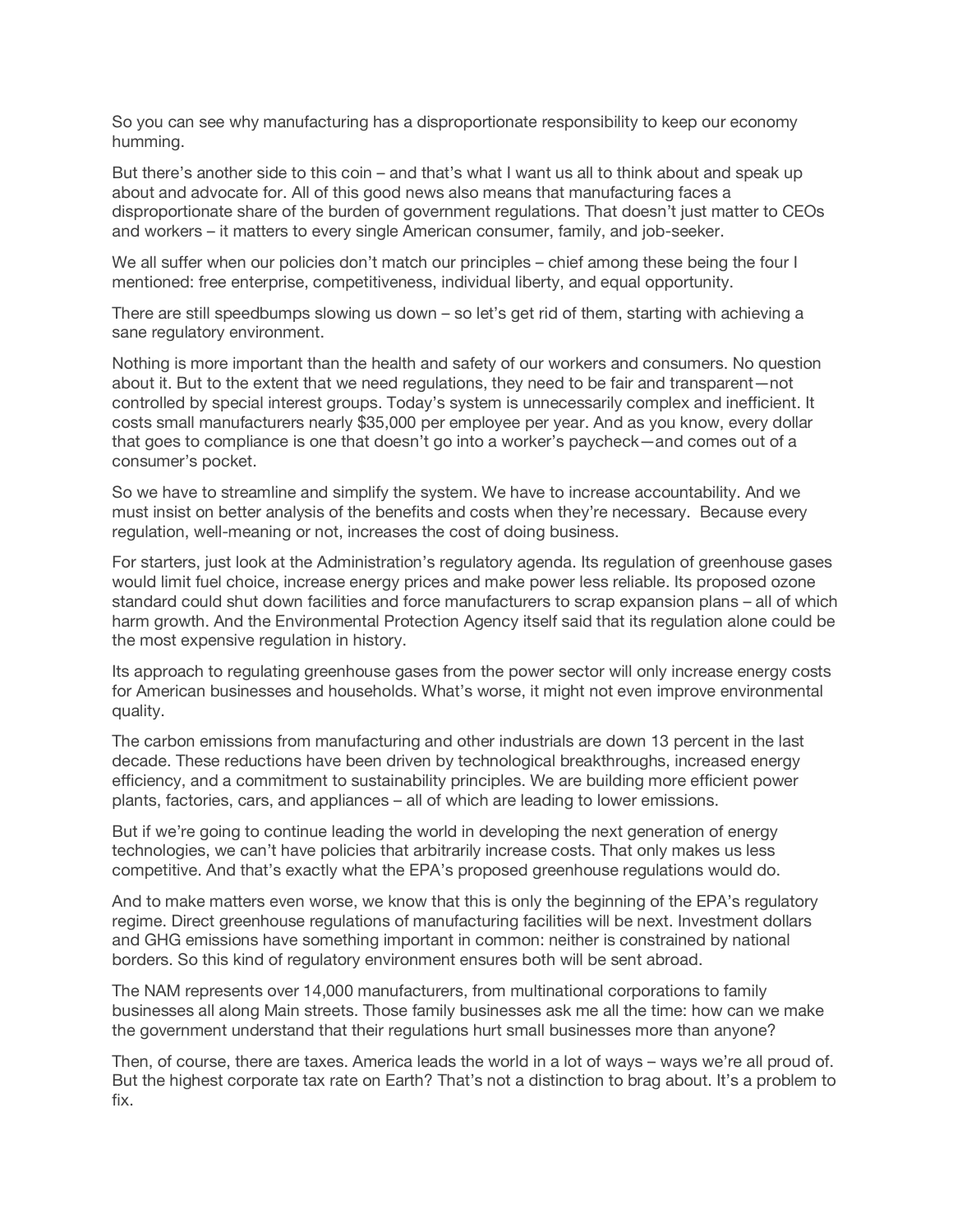Every business leader in the world wants access to our market. But every one of them also has to ask: what is the cost of doing business in America? Our outdated tax code is turning too many of them away and driving investors out of our country.

Corporate tax reform won't do the job alone. We also need to fix the way our tax code treats the many—two-thirds of—manufacturers who are taxed at an individual tax rate. So if you raise individual tax rates, you are raising taxes on the majority of all manufacturers. And the President's proposed punitive tax increases on investments and small businesses would stifle economic growth.

We can start meaningful and long-overdue reform by making the research and development tax credit permanent. And we can continue by implementing a pro-growth tax plan with lower tax rates for the manufacturers who lead our economy. The NAM's economists have found this plan would add a full percentage point to our GDP every year. That means more investment, more innovation, more jobs, more money in the paychecks of more middle-class working families.

We're not reaching our potential. With smarter regulations and sound tax policy, we can.

Another important choice our leaders need to make is about trade. Here's why: it doesn't matter what our manufacturers make if we can't sell it domestically – and internationally. That's one of the reasons the NAM was founded 120 years ago. And today, with 95 percent of the world's customers living outside of the United States, we need to be where they're buying.

International trade supports more than a quarter of all manufacturing jobs in Alabama – folks who trade with customers in more than 200 international markets. And more than 80 percent of your exporters are small- and medium-sized businesses, so a smart trade policy is the difference between growing those businesses and shutting their doors.

Time is of the essence. So an aggressive trade agenda – including passing Trade Promotion Authority – would help the United States regain its leadership mantle and give us greater access to the foreign markets we need. The United States is already succeeding with its current free trade agreement partners, who purchase 13 times more from the United States than countries that have not agreed to eliminate their barriers to trade on our exporters. So what are we waiting for?

A long-term reauthorization of the Export-Import Bank is another necessary ingredient of competitiveness that this Congress must take action on immediately. Here in Alabama, the Ex-Im Bank supports 794 million in export sales and over 5,000 jobs. And, overall, in the last two decades, the Ex-Im Bank has sent about \$7 billion back to U.S. taxpayers.

 The debate over the future of the Ex-Im Bank boils down to whether we want manufacturers in the United States to win overseas, or whether we want our foreign competitors and their workers to swoop in and seize these opportunities.

Our global competitors use more than 60 other export credit agencies, so it's imperative that our manufacturers can turn to the financing opportunities the Ex-Im Bank offers. If they can't, our manufacturers will soon find themselves at a distinct disadvantage. They'll have to compete in an international marketplace with the odds stacked against them.

A vote against the Ex-Im Bank is a vote to support sending manufacturing and jobs overseas instead of here at home. It's really that basic. And let me be perfectly clear: That's why we need Chairman Shelby to commit to a long-term reauthorization of the Export-Import Bank. If you see Senator Shelby or his staff during the coming weeks, I ask you to encourage them to support longterm reauthorization of the Ex-Im Bank. This is a critical component of manufacturing job creation, and Chairman Shelby, through his Senate Banking Committee, can help us get this bi-partisan legislation to the finish line.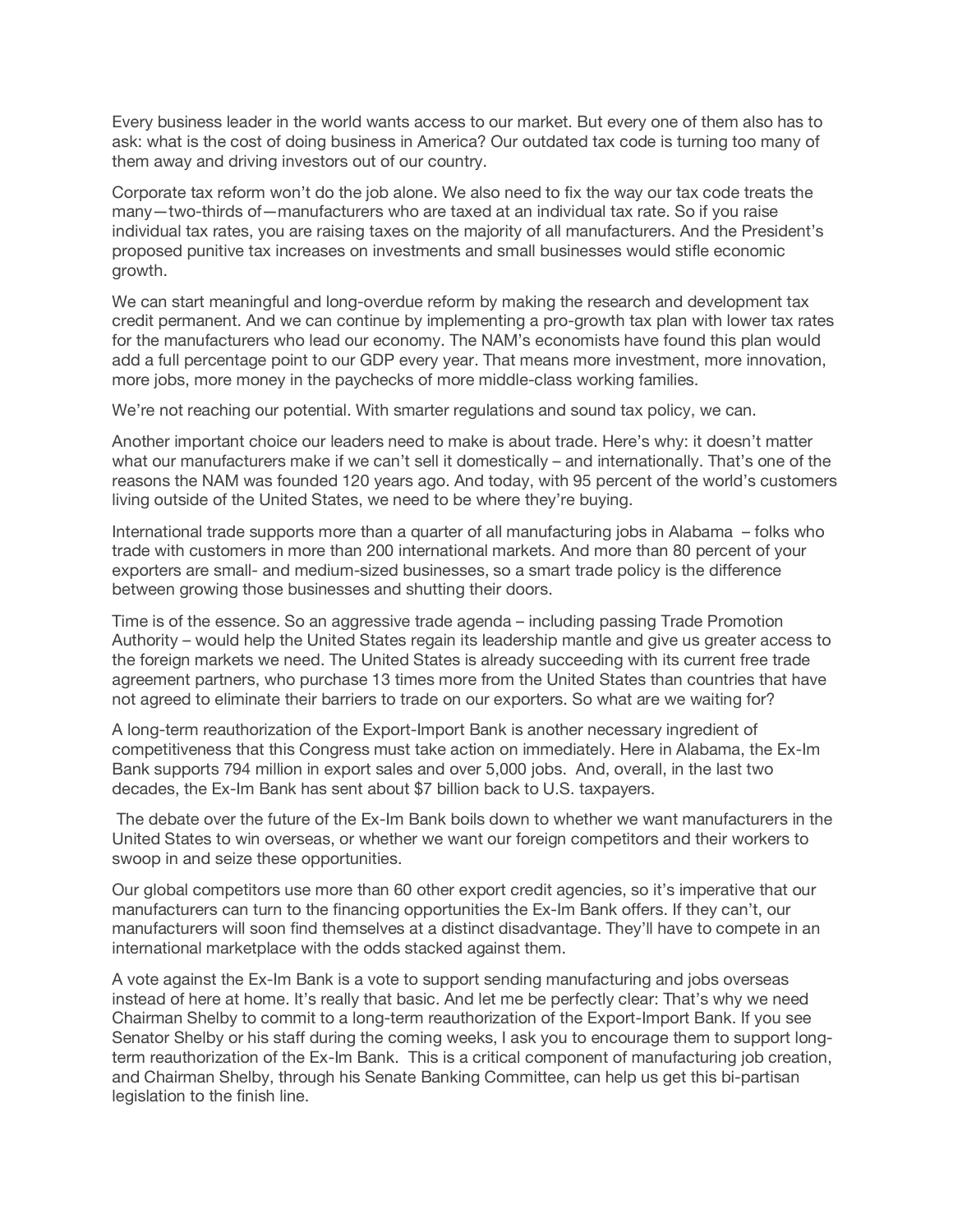Of course, bringing goods to market isn't a challenge only overseas. The slowdowns at our West Coast ports, while perhaps benefiting ports all along the Gulf, is decimating manufactures and retailers all across the country. The challenge of managing inventory is forcing manufacturers to limit or cut overtime and many businesses are keeping workers at home. That means millions of dollars in lost wages. It means families don't know how much the next paycheck will be—or even if the next check will come.

A 10-day shutdown at the West Coast ports could cost our country \$2.1 billion a day. And, although we're pleased the Administration responded to our call for stepped up involvement to try to break the deadlock in negotiations, we need everyone in this room to keep the pressure on the Administration, on Congress, and on the parties – as the NAM will continue to do – so that this situation ends soon and the ports can resume to normal operations.

Beyond this challenge, too many of our ports, roadways, railways, and runways are getting worse by the year and are in desperate need of repair. Just take a drive through most parts of America, on roads and bridges that were built for a bygone era.

The needs of business – both here at home and as we compete in the global economy – demand that the government invest in improving our aging infrastructure.

Now, let's take a look at energy, because the time is right—energy that fuels our success as manufacturers and as a country. This is a tremendous moment of great opportunity. America has an unprecedented and incredible global advantage in reliable and affordable energy, and it's driving manufacturing's resurgence.

If we're going to keep building on our strength, and creating jobs with the potential that energy exports represent, an "all-of-the-above" energy approach that taps every resource we're blessed with here at home is the only realistic choice. We can make the United States energy secure and North America energy independent. Shale gas is just one example of an opportunity we shouldn't miss. If we develop this resource correctly, we can create a million new American jobs over the next 10 to 15 years.

Getting the job-creating Keystone XL pipeline built is another great opportunity to seize. There are no more excuses.

Altogether, the combination of oil, natural gas, coal, wind, solar and other sources will mean more jobs, lower utility bills, and more growth across the board. Americans need an energy policy around which manufacturers can plan – one that incentivizes, not inhibits, innovation.

There are also a number of other ways to be as competitive as we need to be. Our health care system needs to reduce costs, increase options, and help employers and employees make informed decisions. Policymakers should eliminate the medical device tax that doesn't just hurt manufacturers – it stifles research and development of medical advances that keep people healthy and safe.

Comprehensive immigration reform has to become a reality, not a wedge, if we're going to create opportunity for today's workforce and tomorrow's innovators. And because it's simply the right thing to do.

We also need to hold the National Labor Relations Board accountable and remind it of its role as a neutral referee. And that's why the NAM's Manufacturers' Center for Legal Action has filed a lawsuit against the NLRB to stop ambush elections and its abuse of authority.

Fair and transparent regulations, more competitive taxes, free and fair trade, 21st-century infrastructure, diverse energy options, immigration reform, health care and legal reform – the menu